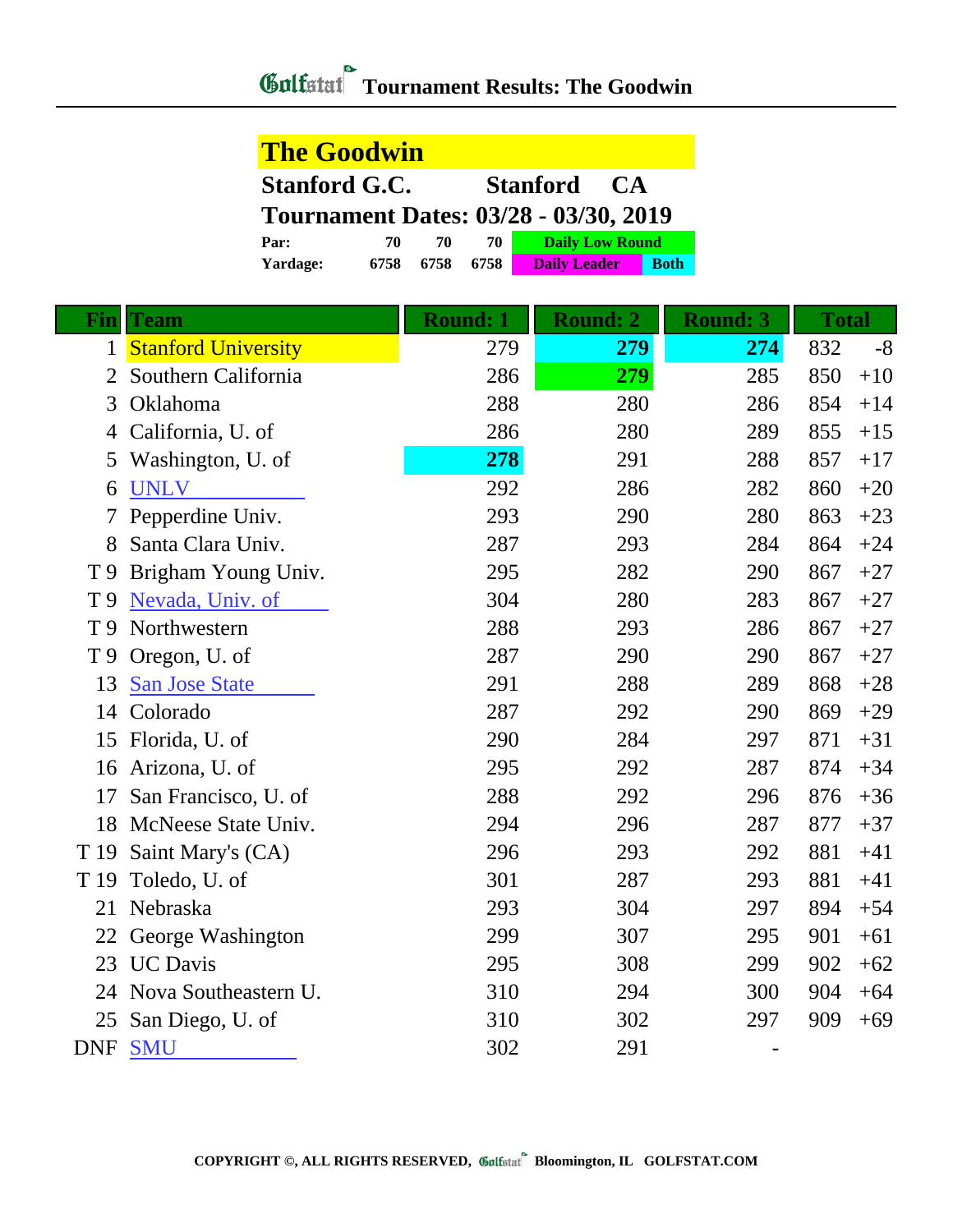| Finl           | <b>Name</b>           | <b>School</b>     | <b>Round: 1</b> | Round: 2 | <b>Round: 3</b> | <b>Total</b> |      |
|----------------|-----------------------|-------------------|-----------------|----------|-----------------|--------------|------|
| T 1            | <b>Brandon Wu</b>     | Stanford          | 70              | 69       | 67              | 206          | $-4$ |
|                | T 1 David Snyder      | Stanford          | 67              | 71       | 68              | 206          | $-4$ |
| T <sub>3</sub> | Collin Morikawa       | California        | 69              | 68       | 71              | 208          | $-2$ |
|                | T 3 Kaito Onishi      | <b>USC</b>        | 69              | 66       | 73              | 208          | $-2$ |
| T <sub>3</sub> | Peter Kuest           | <b>BYU</b>        | 68              | 70       | 70              | 208          | $-2$ |
|                | 6 Isaiah Salinda      | Stanford          | 70              | 71       | 68              | 209          | $-1$ |
| T <sub>7</sub> | Juan Jose Guerra      | <b>NSU</b>        | 77              | 64       | 69              | 210          | E    |
| T 7            | <b>Quade Cummins</b>  | Oklahoma          | 70              | 73       | 67              | 210          | E    |
| T 9            | <b>Brad Reeves</b>    | Arizona           | 73              | 71       | 67              | 211          | $+1$ |
|                | T 9 Daniel O'Loughlin | Colorado          | 67              | 74       | 70              | 211          | $+1$ |
| T <sub>9</sub> | <b>David Rauch</b>    | <b>UNLV</b>       | 71              | 71       | 69              | 211          | $+1$ |
| T 9            | <b>Sam Harned</b>     | Nevada            | 71              | 67       | 73              | 211          | $+1$ |
| 13             | Kaiwen Liu            | California        | 75              | 70       | 67              | 212          | $+2$ |
|                | T 14 Derek Ackerman   | SantaClara        | 67              | 74       | 72              | 213          | $+3$ |
|                | T 14 Henry Lee        | Washington        | 70              | 73       | 70              | 213          | $+3$ |
| T 14           | Jan Schneider         | Washington        | 68              | 72       | 73              | 213          | $+3$ |
|                | T 14 Justin Suh       | <b>USC</b>        | 75              | 71       | 67              | 213          | $+3$ |
|                | T 14 Matthew McCarty  | SantaClara        | 71              | 72       | 70              | 213          | $+3$ |
| T 19           | <b>Blake Elliott</b>  | <b>McNeese St</b> | 70              | 74       | 70              | 214          | $+4$ |
| T 19           | <b>Bryce Wortman</b>  | <b>SJSU</b>       | 70              | 71       | 73              | 214          | $+4$ |
| T 19           | Chris Nido            | Florida           | 70              | 68       | 76              | 214          | $+4$ |
|                | T 19 Eric McIntosh    | N'western         | 71              | 69       | 74              | 214          | $+4$ |
|                | T 19 Garett Reband    | Oklahoma          | 70              | 68       | 76              | 214          | $+4$ |
|                | T 19 Joe Highsmith    | Pepperdine        | 74              | 72       | 68              | 214          | $+4$ |
|                | T 19 Justin Kim       | <b>UNLV</b>       | 74              | 72       | 68              | 214          | $+4$ |
|                | T 19 Ryan Gronlund    | Oregon            | 70              | 68       | 76              | 214          | $+4$ |
|                | T 19 Tanner Owen      | Nebraska          | 69              | 71       | 74              | 214          | $+4$ |
|                | T 19 Trevor Werbylo   | Arizona           | 69              | 73       | 72              | 214          | $+4$ |
|                | T 29 Alex Chin        | San Fran          | 74              | 75       | 66              | 215          | $+5$ |
|                | T 29 Blake Hathcoat   | St. Mary's        | 74              | 70       | 71              | 215          | $+5$ |
|                | T 29 Brad Dalke       | Oklahoma          | 75              | 72       | 68              | 215          | $+5$ |
|                | T 29 David Nyfjall    | N'western         | 71              | 72       | 72              | 215          | $+5$ |
|                | T 29 Gordon Neale     | Florida           | 70              | 71       | 74              | 215          | $+5$ |
|                | T 29 Harry Hall       | <b>UNLV</b>       | 72              | 71       | 72              | 215          | $+5$ |
|                | T 29 Issei Tanabe     | <b>USC</b>        | 70              | 75       | 70              | 215          | $+5$ |

**COPYRIGHT ©, ALL RIGHTS RESERVED, Bloomington, IL GOLFSTAT.COM**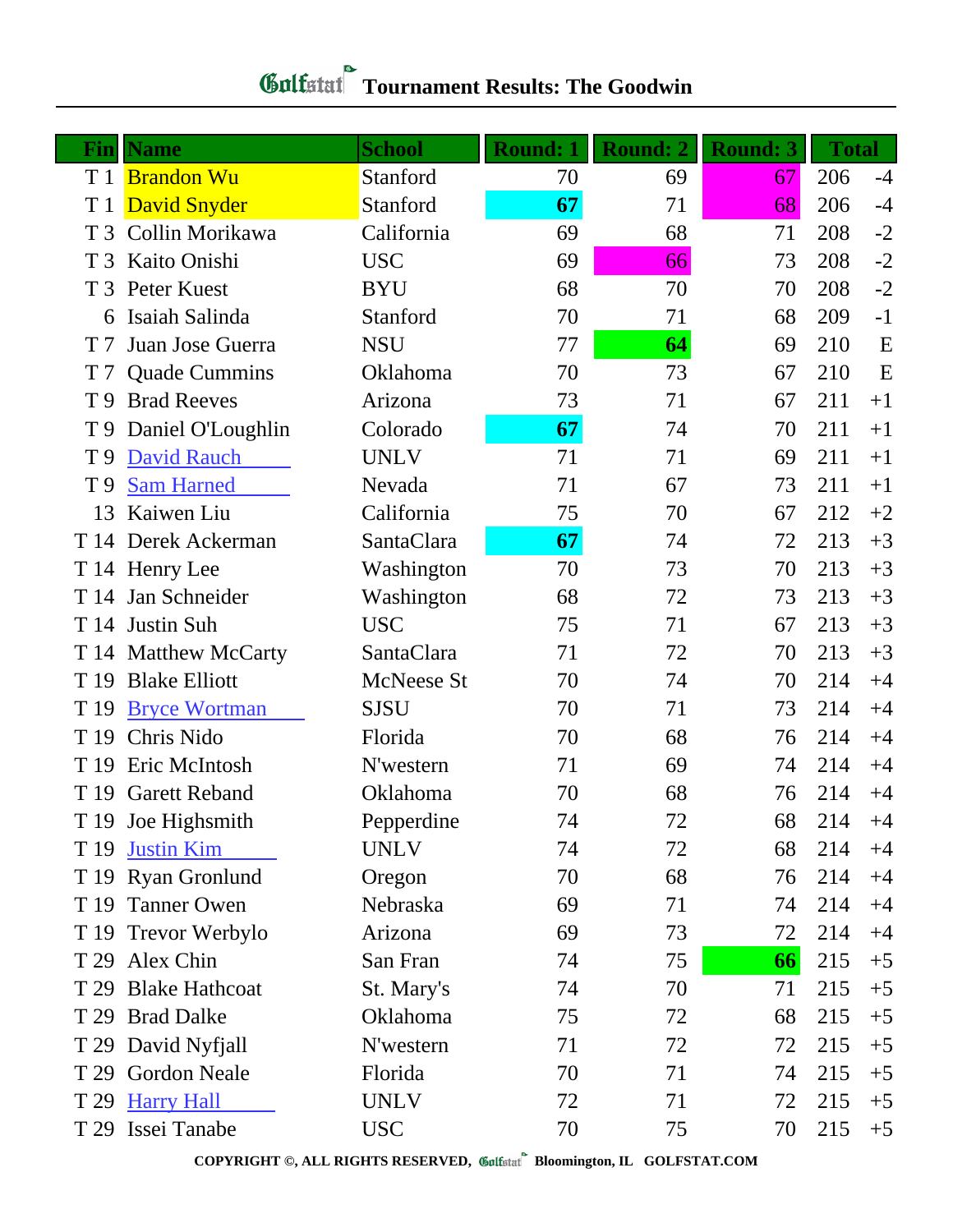## *Gulfatat* Tournament Results: The Goodwin

| $\mathbf{Fin}$ | <b>Name</b>              | <b>School</b>   | <b>Round: 1</b> | <b>Round: 2</b> | <b>Round: 3</b> | <b>Total</b> |
|----------------|--------------------------|-----------------|-----------------|-----------------|-----------------|--------------|
|                | T 29 Nate Menon          | Stanford        | 70              | 72              | 73              | 215<br>$+5$  |
| T 37           | Konrad Brauckmeyer       | SantaClara      | 74              | 72              | 70              | 216<br>$+6$  |
| T 37           | Muham Afif Mohd Fath     | Toledo          | 74              | 69              | 73              | 216<br>$+6$  |
| T 37           | Sean Yu                  | <b>SJSU</b>     | 72              | 73              | 71              | 216<br>$+6$  |
| T 40           | Clay Feagler             | Pepperdine      | 75              | 72              | 70              | 217<br>$+7$  |
|                | T 40 Logan Lowe          | <b>GW</b>       | 73              | 72              | 72              | 217<br>$+7$  |
| T 40           | <b>Ollie Osborne</b>     | <b>SMU</b>      | 74              | 72              | 71              | 217<br>$+7$  |
| T 40           | Paul Margolis            | Washington      | 72              | 69              | 76              | 217<br>$+7$  |
| T 40           | Sam Kim                  | <b>USC</b>      | 72              | 69              | 76              | 217<br>$+7$  |
|                | T 45 Henry Shimp         | Stanford        | 72              | 68              | 78              | 218<br>$+8$  |
| T 45           | <b>John Paterson</b>     | Colorado        | 71              | 75              | 72              | 218<br>$+8$  |
|                | T 45 Joshua McCarthy     | Pepperdine      | 70              | 73              | 75              | 218<br>$+8$  |
|                | T 45 K.K. Limbhasut      | California      | 71              | 71              | 76              | 218<br>$+8$  |
|                | T 45 Noah Woolsey        | Washington      | 68              | 77              | 73              | 218<br>$+8$  |
|                | T 45 Patrick Welch       | Oklahoma        | 73              | 70              | 75              | 218<br>$+8$  |
|                | T 45 RJ Manke            | Pepperdine      | 74              | 73              | 71              | 218<br>$+8$  |
| T 45           | Tim Widing               | San Fran        | 71              | 69              | 78              | 218<br>$+8$  |
|                | T 45 Yin Ho Yue          | Oregon          | 71              | 76              | 71              | 218<br>$+8$  |
|                | T 54 Carson Lundell      | <b>BYU</b>      | 78              | 70              | 71              | 219<br>$+9$  |
|                | T 54 Dylan Van Fossen    | Toledo          | 73              | 73              | 73              | 219<br>$+9$  |
|                | T 54 Kevin Geniza        | Oregon          | 71              | 74              | 74              | 219<br>$+9$  |
|                | T 54 Lucas Becht         | N'western       | 74              | 76              | 69              | 219<br>$+9$  |
|                | T 54 McClure Meissner    | <b>SMU</b>      | 74              | 75              | 70              | 219<br>$+9$  |
|                | T 54 Ryan Lumsden        | N'western       | 72              | 76              | 71              | $219 + 9$    |
|                | T 60 Daulet Tuleubayev   | Stanford        | 74              | 75              | 71              | $220 + 10$   |
|                | T 60 Jack Trent          | <b>UNLV</b>     | 75              | 72              | 73              | $220 + 10$   |
|                | T 60 Rhett Rasmussen     | <b>BYU</b>      | 74              | 72              | 74              | $220 + 10$   |
|                | T 60 Sam Meek            | Nevada          | 76              | 74              | 70              | $220 + 10$   |
|                | T 60 Thomas Hutchison    | <b>UC</b> Davis | 75              | 74              | 71              | $220 + 10$   |
|                | T 65 James Song          | California      | 71              | 75              | 75              | $221 + 11$   |
|                | T 65 Jay Cottam          | Nebraska        | 74              | 75              | 72              | $221 + 11$   |
|                | T 65 John Axelsen        | Florida         | 73              | 74              | 74              | $221 + 11$   |
|                | T 65 Ryan Grauman        | St. Mary's      | 71              | 73              | 77              | $221 + 11$   |
|                | T 65 Trey Davis          | Nevada          | 77              | 69              | 75              | $221 + 11$   |
|                | T 70 Christoffer Palsson | San Fran        | 75              | 72              | 75              | $222 + 12$   |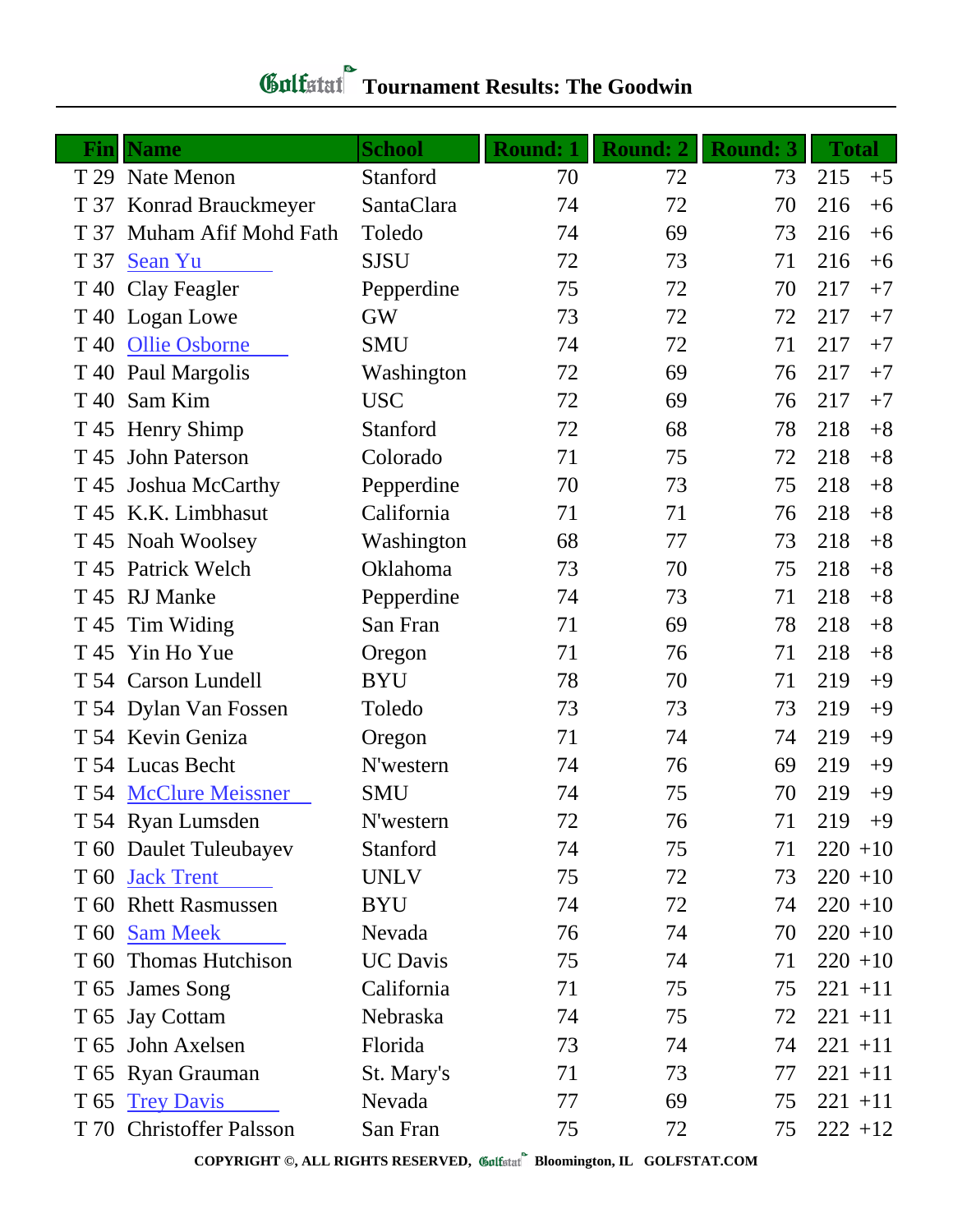| <b>Gulfatut</b> Tournament Results: The Goodwin |  |
|-------------------------------------------------|--|
|                                                 |  |

|      | <b>Fin</b> Name         | <b>School</b>     | <b>Round: 1</b> | <b>Round: 2</b> | <b>Round: 3</b> | <b>Total</b> |
|------|-------------------------|-------------------|-----------------|-----------------|-----------------|--------------|
|      | T 70 Kevin Velo         | <b>SJSU</b>       | 75              | 71              | 76              | $222 + 12$   |
|      | T 70 Logan Othmer       | <b>GW</b>         | 72              | 76              | 74              | $222 + 12$   |
|      | T 70 Nate Jetter        | <b>SJSU</b>       | 74              | 73              | 75              | $222 + 12$   |
|      | T 70 Nicklas Mattner    | McNeese St        | 74              | 70              | 78              | $222 + 12$   |
|      | T 75 Berk Harvey        | SantaClara        | 76              | 75              | 72              | $223 + 13$   |
|      | T 75 Blake Dyer         | Florida           | 79              | 71              | 73              | $223 + 13$   |
|      | T 75 Duncan McNeill     | Toledo            | 77              | 74              | 72              | $223 + 13$   |
|      | T 75 Ethan Ashbrook     | St. Mary's        | 74              | 76              | 73              | $223 + 13$   |
|      | T 75 Ethan Ng           | Stanford          | 78              | 76              | 69              | $223 + 13$   |
| T 75 | Evan Kawai              | San Diego         | 76              | 72              | 75              | $223 + 13$   |
|      | T 75 Grant Godfrey      | Toledo            | 77              | 71              | 75              | $223 + 13$   |
| T 75 | <b>Matthew Heitel</b>   | <b>SJSU</b>       | 75              | 78              | 70              | $223 + 13$   |
| T 75 | <b>Stephen Osborne</b>  | Nevada            | 80              | 70              | 73              | $223 + 13$   |
|      | T 84 Christopher Meyers | Stanford          | 77              | 70              | 77              | $224 + 14$   |
|      | T 84 Donald Kay         | Oregon            | 80              | 72              | 72              | $224 + 14$   |
|      | T 84 Jack Hearn         | McNeese St        | 76              | 77              | 71              | $224 + 14$   |
|      | T 84 Ross Macdonald     | Colorado          | 72              | 80              | 72              | $224 + 14$   |
|      | T 84 Sutton Farmer      | <b>McNeese St</b> | 74              | 79              | 71              | $224 + 14$   |
|      | T 84 Thomas Johnson     | Oklahoma          | 78              | 70              | 76              | $224 + 14$   |
|      | T 90 Brock Stanger      | <b>BYU</b>        | 80              | 70              | 75              | $225 + 15$   |
|      | T 90 Daniel Kim         | <b>UC</b> Davis   | 72              | 79              | 74              | $225 + 15$   |
|      | T 90 Derek Hitchner     | Pepperdine        | 75              | 79              | 71              | $225 + 15$   |
|      | T 90 Kelton Hirsch      | <b>BYU</b>        | 75              | 72              | 78              | $225 + 15$   |
|      | T 90 Kyle Suppa         | <b>USC</b>        | 77              | 73              | 75              | $225 + 15$   |
|      | T 95 Adrian Castagnola  | <b>GW</b>         | 75              | 78              | 73              | $226 + 16$   |
|      | T 95 Freddie Lee        | Stanford          | 74              | 80              | 72              | $226 + 16$   |
|      | T 95 Jace Guthmiller    | Nebraska          | 74              | 79              | 73              | $226 + 16$   |
|      | T 95 Justin Chong       | <b>UNLV</b>       | 76              | 75              | 75              | $226 + 16$   |
|      | T 95 Kristoffer Max     | Colorado          | 77              | 71              | 78              | $226 + 16$   |
|      | T 95 Soren Lind         | San Fran          | 73              | 76              | 77              | $226 + 16$   |
|      | T 101 Ethan Marcus      | Arizona           | 74              | 71              | 82              | $227 + 17$   |
|      | T 101 George Gardner    | San Diego         | 78              | 76              | 73              | $227 + 17$   |
|      | T 101 Jack Avrit        | SantaClara        | 75              | 78              | 74              | $227 + 17$   |
|      | T 101 Joey Vrzich       | Nevada            | 80              | 80              | 67              | $227 + 17$   |
|      | T 101 Mikey Slesinski   | St. Mary's        | 80              | 74              | 73              | $227 + 17$   |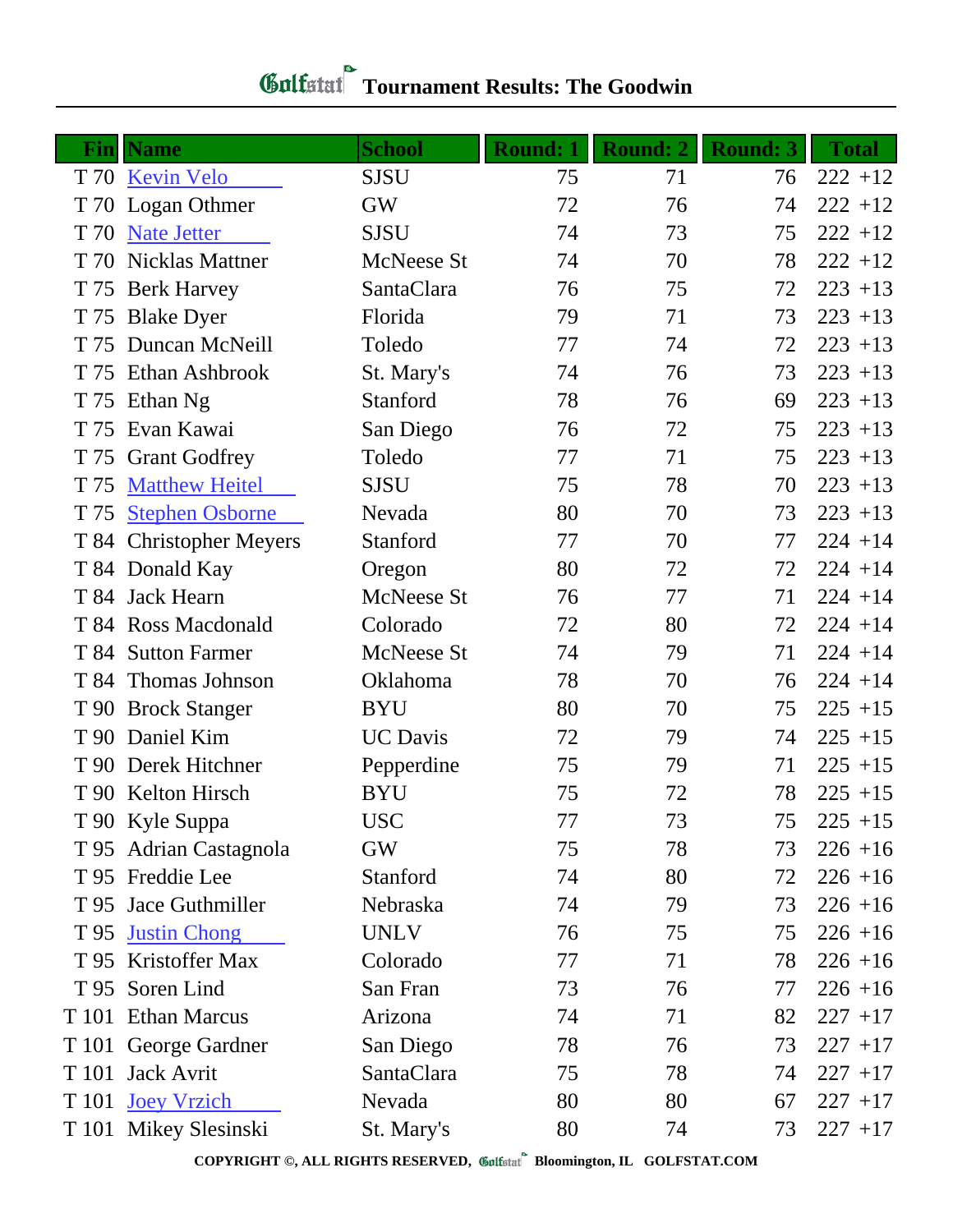| <b>Gulfatul Tournament Results: The Goodwin</b> |  |
|-------------------------------------------------|--|
|                                                 |  |

|       | <b>Fin</b>   Name         | <b>School</b>   | <b>Round: 1</b> | <b>Round: 2</b> | <b>Round: 3</b> | <b>Total</b> |
|-------|---------------------------|-----------------|-----------------|-----------------|-----------------|--------------|
|       | T 106 Ethan Farnam        | St. Mary's      | 77              | 76              | 75              | $228 + 18$   |
| T 106 | <b>Jackson Markham</b>    | <b>SMU</b>      | 77              | 75              | 76              | $228 + 18$   |
|       | T 106 Reid Giardina       | McNeese St      | 78              | 75              | 75              | $228 + 18$   |
|       | T 109 Ben Doyle           | California      | 77              | 71              | 81              | $229 + 19$   |
|       | T 109 Rasmus Broholt Lind | Toledo          | 77              | 76              | 76              | $229 + 19$   |
|       | T 109 Shane Muldowney     | <b>UC</b> Davis | 74              | 77              | 78              | $229 + 19$   |
|       | T 112 David Laskin        | Arizona         | 80              | 77              | 73              | $230 + 20$   |
|       | T 112 Everton Hawkins     | N'western       | 74              | 78              | 78              | $230 + 20$   |
|       | T 112 Manuel Girona       | Florida         | 77              | 75              | 78              | $230 + 20$   |
|       | T 115 William Mansfield   | Washington      | 74              | 85              | 72              | $231 + 21$   |
|       | T 115 Yash Majmudar       | San Diego       | 79              | 78              | 74              | $231 + 21$   |
|       | T 117 Dakota McNealy      | Stanford        | 76              | 74              | 82              | $232 + 22$   |
|       | T 117 David Ricciardelli  | San Diego       | 77              | 80              | 75              | $232 + 22$   |
|       | T 117 Drake Mendenhall    | Arizona         | 79              | 78              | 75              | $232 + 22$   |
|       | T 117 Jesse Bratz         | <b>UC</b> Davis | 78              | 78              | 76              | $232 + 22$   |
| T 117 | <b>Tomas Millet</b>       | <b>NSU</b>      | 80              | 78              | 74              | $232 + 22$   |
| T 117 | Trevor Olkowski           | Colorado        | 84              | 72              | 76              | $232 + 22$   |
| 123   | <b>Jackson Wendling</b>   | Nebraska        | 76              | 79              | 78              | $233 + 23$   |
|       | 124 Martin Larrea         | <b>NSU</b>      | 75              | 75              | 84              | $234 + 24$   |
|       | 125 Finlay Mason          | <b>NSU</b>      | 81              | 77              | 77              | $235 + 25$   |
|       | 126 Luis Preciado         | <b>GW</b>       | 79              | 81              | 76              | $236 + 26$   |
|       | 127 Remington Hirano      | San Diego       | 79              | 76              | 82              | $237 + 27$   |
|       | 128 Daniel Celestino      | <b>NSU</b>      | 78              | 80              | 80              | $238 + 28$   |
|       | 129 Ryan Han              | <b>UC</b> Davis | 74              | 84              | 83              | $241 + 31$   |
|       | 130 Cameron Jones         | Nebraska        | 78              | 80              | 87              | $245 + 35$   |
|       | 131 Cliff Thompson        | GW              | 84              | 87              | 77              | $248 + 38$   |
|       | DNF Ben Wong              | <b>SMU</b>      | 77              | 69              |                 |              |
|       | DNF Edwin Yi              | Oregon          | 75              |                 | 73              |              |
|       | <b>DNF</b> Toby Briggs    | San Fran        | 70              | 76              |                 |              |

|                         | Round: 1 Round: 2 Round: 3 Total |                             |                  |  |
|-------------------------|----------------------------------|-----------------------------|------------------|--|
| <b>TEAM STATISTICS:</b> |                                  |                             |                  |  |
| <b>Average Score:</b>   |                                  | 292.85 290.50 289.44 290.95 |                  |  |
| Rounds Below Par:       |                                  |                             | $\overline{2}$ 1 |  |

**COPYRIGHT ©, ALL RIGHTS RESERVED, Bloomington, IL GOLFSTAT.COM**